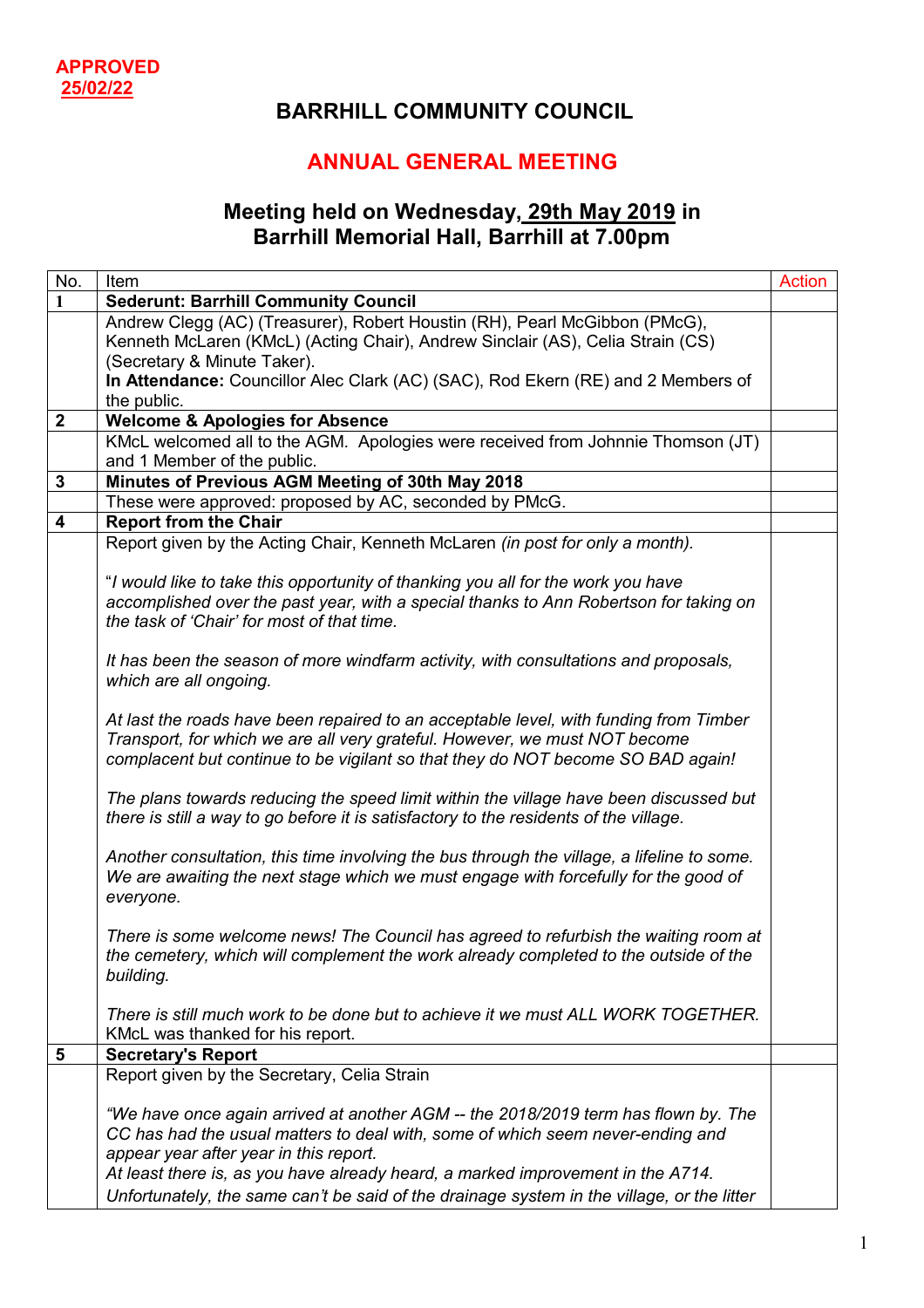*on grass verges, which appears to have worsened again recently. The CC is extremely disappointed in SAC's Waste Management team, who refuse to answer correspondence, no matter who contacts it. The promised litter signs are still awaited. The village is fortunate that several dedicated members of the public regularly carry out litter-picks and equipment is still available for volunteers to use. A car abandoned at the rail station on 7th March 2018 caused problems until September, in spite of numerous emails/photos etc to the Police and Scotrail. It was a relief to travellers when the Police finally succeeded in having the car removed. It is fervently hoped the plans for a car park at the station finally come to fruition this year.* 

*The matter of amending the CC Constitution continues to be a long drawn out affair and very time consuming - now perhaps unnecessary, due to current events.* 

*Also time-consuming recently, have been the numerous emails regarding proposed windfarm extensions etc.* 

*Thanks to the annual sum of £5,000 given by Carrick Futures for the Small Grants Scheme, more local groups have benefitted, including Barrhill Primary School, Barrhill Badminton Club, Barrhill Bowling Club, the Playgroup, Barrhill Craft Group, Barrhill Wee Whist Club, Arnsheen Gardening Society and the Community Council itself. This last year also saw grants awarded to individuals for projects undertaken by nonconstituted groups: Commemoration of World War 1 Centenary and Barrhill Flower Show.* 

*Following the approval of the CC's grant application to Carrick Futures for funds to repair the Martyrs' Tomb monument, together with a contribution from the Scottish Covenanter Memorials Association, for which the CC was most grateful, the restoration work commenced in July 2018 and was completed in September. It is hoped that the renovation work, using a traditional lime mortar, will ensure protection against the elements for many years to come, in order to preserve the structure for future generations. It illustrates an important period in Scotland's history. It is also hoped that the Martyrs' Tomb Walk will soon be cleared, as a contractor has been given the goahead by SAC to clear the path of branches etc left behind after the felling of the wood.* 

*A new footpath to Feoch Meadows has also been created by Tilhill Forestry, at Artnoch Woodland, following discussions with Andy Clegg on the CC's behalf. Signs to mark the path will be installed shortly so the community can commence using it.* 

*Speakers during the year have included Peter Linton, who in August 2018 updated the CC on the QuayZone; in October Kevin Braidwood and a colleague drew an attendance of 36 members of the public to discuss the implementation of a 20mph limit; in January 2019 SPR informed of the proposed Arecleoch Extension; in March 2019 another new Community Engagement Officer, Sharron Connolly of the SCH & SCP visited to introduce herself and Coriolis Energy's Stewart Forsyth updated the CC on the approved Chirmorie Windfarm. Finally in April Katie Nairn attended for a consultation on the future of the 359 bus route.* 

*This last year the CC operated at less than full capacity, with only eight members until the co-option of Rod Ekern in January. Since April 1st membership stands at only seven as unfortunately our previous Chair, Ann Robertson, did not seek re-election for personal reasons, after a lengthy spell on the CC, and her support is sorely missed. Thankfully Kenneth stepped in as acting Chair. It is regretted that no-one else came forward at the March elections to serve on the CC. It is also regretted that the co-opted*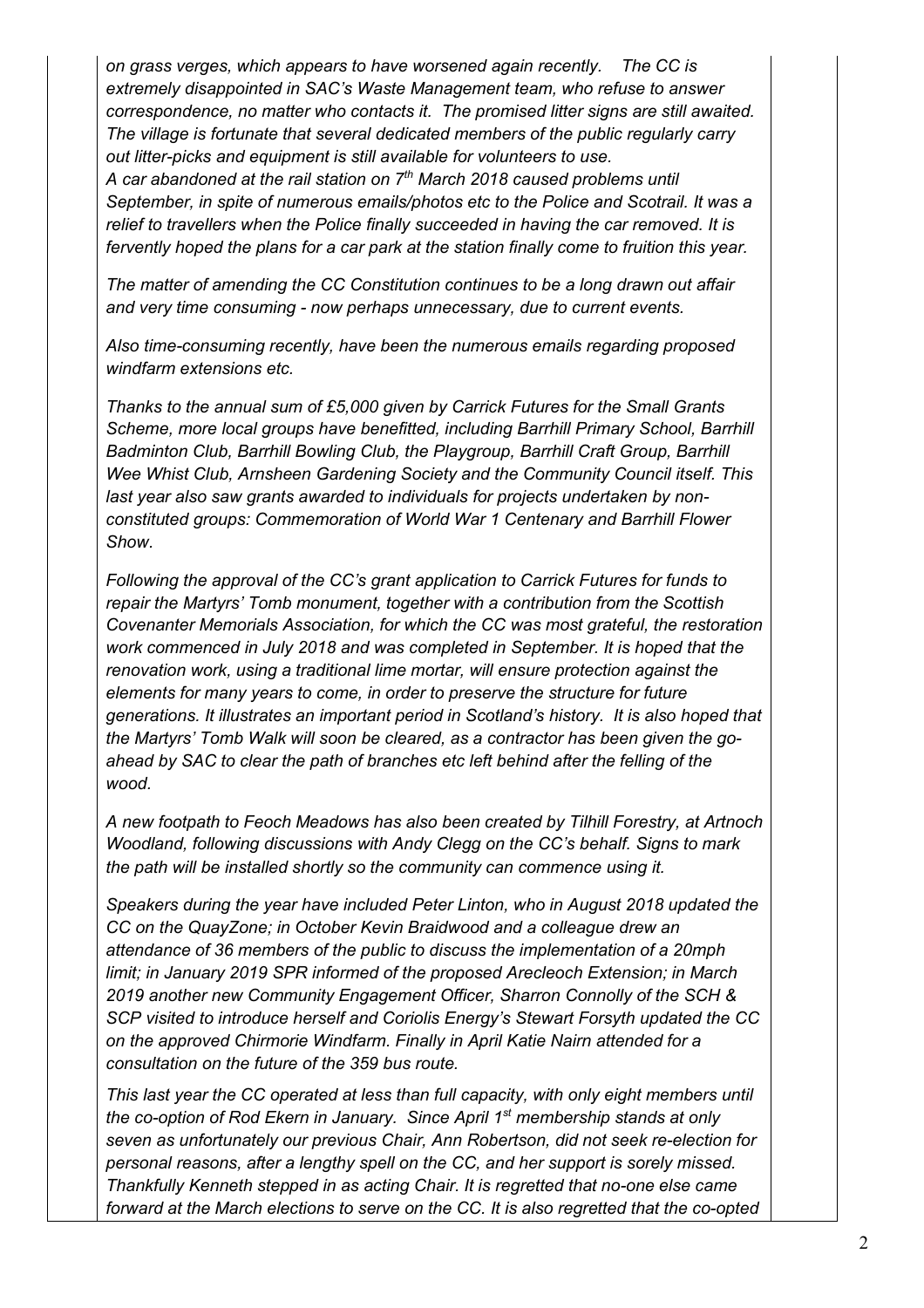|                | member could not become a full member as he is a foreign national.                                                                                                      |                          |
|----------------|-------------------------------------------------------------------------------------------------------------------------------------------------------------------------|--------------------------|
|                |                                                                                                                                                                         |                          |
|                | CC representatives still attend the SCHSCP meetings where possible, not to mention                                                                                      |                          |
|                | the Board meetings of Carrick Futures and the new Kilgallioch Community Benefit                                                                                         |                          |
|                | Company.                                                                                                                                                                |                          |
|                | Thanks are due to Kenneth McLaren for undertaking the defibrillator checks each                                                                                         |                          |
|                | month, The CC was grateful, as always, for the co-operation of Barrhill Primary School,                                                                                 |                          |
|                | for helping to plant out flowers last June.                                                                                                                             |                          |
|                |                                                                                                                                                                         |                          |
|                | The continued presence of the Police at meetings is much appreciated as is the<br>attendance of our SAC Councillors, Ian Fitzsimmons for 2018 and currently Alec Clark. |                          |
|                | Their support is invaluable.                                                                                                                                            |                          |
|                |                                                                                                                                                                         |                          |
|                | I will conclude by thanking all my fellow C Councillors for their help and support, in                                                                                  |                          |
|                | particular Andy C for his computer skills! Thanks also to Linda Wild, for attending the                                                                                 |                          |
|                | Stinchar Valley editorial meetings on behalf of Barrhill, and to David Bowling for                                                                                      |                          |
|                | continuing to deal with the skip provision. The assistance and support of all is much                                                                                   |                          |
|                | appreciated.                                                                                                                                                            |                          |
|                | KMcL thanked CS for her report.                                                                                                                                         |                          |
| 6              | <b>Treasurer's Report/Approval of Accounts</b>                                                                                                                          |                          |
|                | Report was given by the Treasurer, Andy Clegg.                                                                                                                          |                          |
|                | AR informed that the CC's accounts had been audited by SAC and these were                                                                                               |                          |
|                | unanimously approved. A copy of the balance sheet was circulated. The balance                                                                                           |                          |
|                | brought forward therefore, on 1 <sup>st</sup> April 2019, was £665.12. The auditing fee of £30 for                                                                      |                          |
|                | the financial year to 31 <sup>st</sup> March 2019 had since been paid out to SAC.                                                                                       |                          |
|                | The figure of £665.12 includes the £50 from the Bank of Scotland compensation<br>money and £140.40 remaining from the War Memorial grant.                               |                          |
|                |                                                                                                                                                                         |                          |
|                | With regards to the Carrick Futures grant money, which is not audited by SAC, a total                                                                                   |                          |
|                | of £3749.20 had been paid out for twelve applications, with £4506.93 remaining.                                                                                         |                          |
|                | This leaves the sum of £5,172.05 in the CC account.                                                                                                                     |                          |
| $\overline{7}$ | AC was thanked for his report.<br><b>Election of Office-Bearers</b>                                                                                                     |                          |
|                | All Office-bearers then resigned and SAC Councillor Alec Clark took the chair. He                                                                                       |                          |
|                | thanked those retiring for their work over the previous year and then called for                                                                                        |                          |
|                | nominations for the election of Office-bearers for the forthcoming year. The following                                                                                  |                          |
|                | Office-bearers were then proposed and elected. These are as follows:                                                                                                    |                          |
|                | <b>Chairperson:</b><br>Kenneth McLaren:<br>Proposed by PMcG, seconded by CS.                                                                                            |                          |
|                | <b>Vice-Chairperson:</b>                                                                                                                                                |                          |
|                | Johnnie Thomson: Proposed by KMcL, seconded by PMcG. (JT being absent, CS will                                                                                          | CS                       |
|                | contact him to confirm he agrees to the nomination.)                                                                                                                    |                          |
|                | Secretary:                                                                                                                                                              |                          |
|                | Celia Strain: Proposed by PMcG, seconded by KMcL.<br>Treasurer:                                                                                                         |                          |
|                | R. Andrew Clegg: Proposed by PMcG, seconded by RH.                                                                                                                      |                          |
|                | AC then vacated the chair, which was taken by KMcL, the newly elected Chairperson.                                                                                      |                          |
|                | (CS to complete information form and submit to SAC.)                                                                                                                    | $\mathsf{CS}\phantom{0}$ |
| 8              | <b>Community Council Representatives:</b>                                                                                                                               |                          |
|                | Carrick Futures Board/Carrick Futures' Members/Locality Planning Group etc.<br><b>Carrick Futures' Board Directors</b>                                                  |                          |
|                | AS and AC again agreed to continue to be the Barrhill representatives.                                                                                                  |                          |
|                | Barrhill Carrick Futures' Members: Membership remains at 8 - still no urgency to fill                                                                                   |                          |
|                | the remaining 2 vacancies.                                                                                                                                              |                          |
|                | HSCP: It was agreed that CS would continue to attend the Locality Planning                                                                                              |                          |